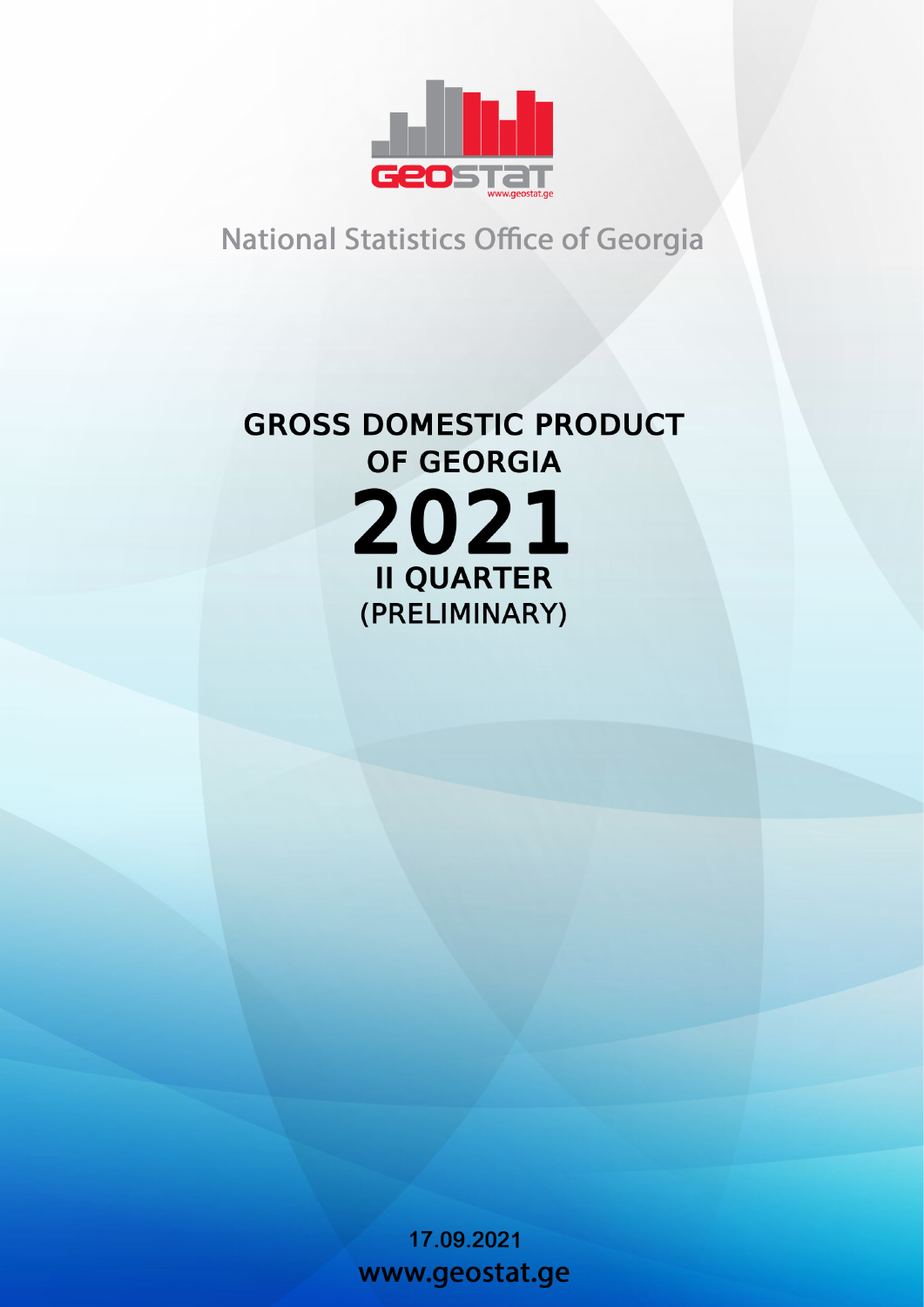

#### 17.09.2021

#### GROSS DOMESTIC PRODUCT OF GEORGIA II QUARTER, 2021 (PRELIMINARY)

In Q2 2021 the nominal GDP amounted to GEL 15 912.7 million. The real Gross Domestic Product (GDP) growth by 29.9 percent YoY, while the GDP deflator increased by 10.3 percent.

|                                         | Q2.2020*    | Q2.2021*    |
|-----------------------------------------|-------------|-------------|
| GDP at current prices (mil. GEL)        | 11 114.0    | 15 912.7    |
| GDP per capita (GEL)                    | 2 9 9 0 . 2 | 4 2 6 7 . 8 |
| GDP at current prices (mil. US Dollars) | 3 5 4 1 . 9 | 4 7 8 2 . 7 |
| GDP per capita (US Dollars)             | 952.9       | 1 2 8 2 . 7 |
| Real GDP growth rate (%)                | $-13.2$     | 29.9        |
| GDP deflator percentage change (%)      | 7.2         | 10.3        |

\* Preliminary data.

TABLE Nº1

 $\sqrt{2}$ 

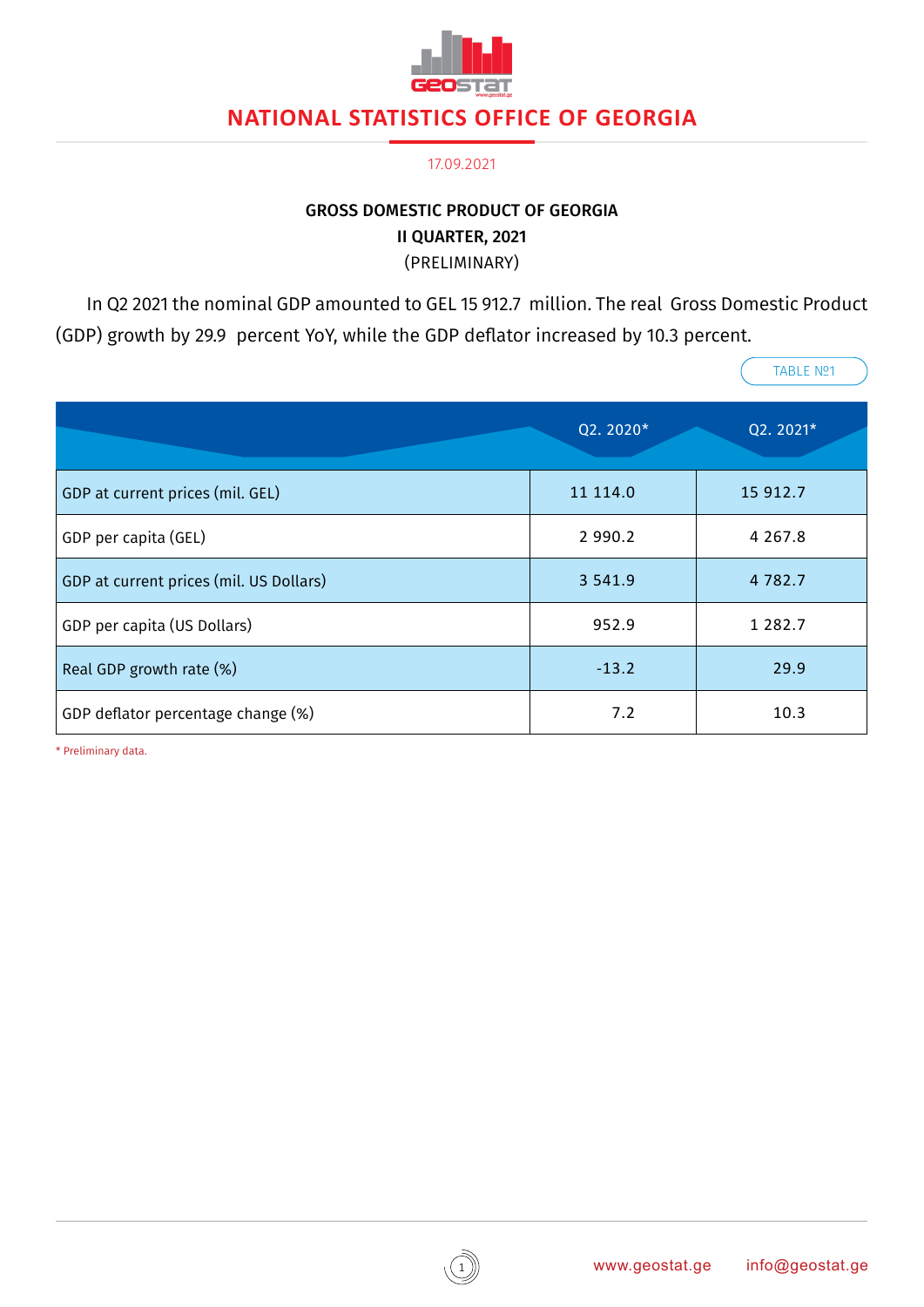

17.09.2021



### REAL GDP GROWTH AND DEFLATOR PERCENTAGE CHANGE COMPARED TO THE SAME QUARTER OF PREVIOUS YEAR

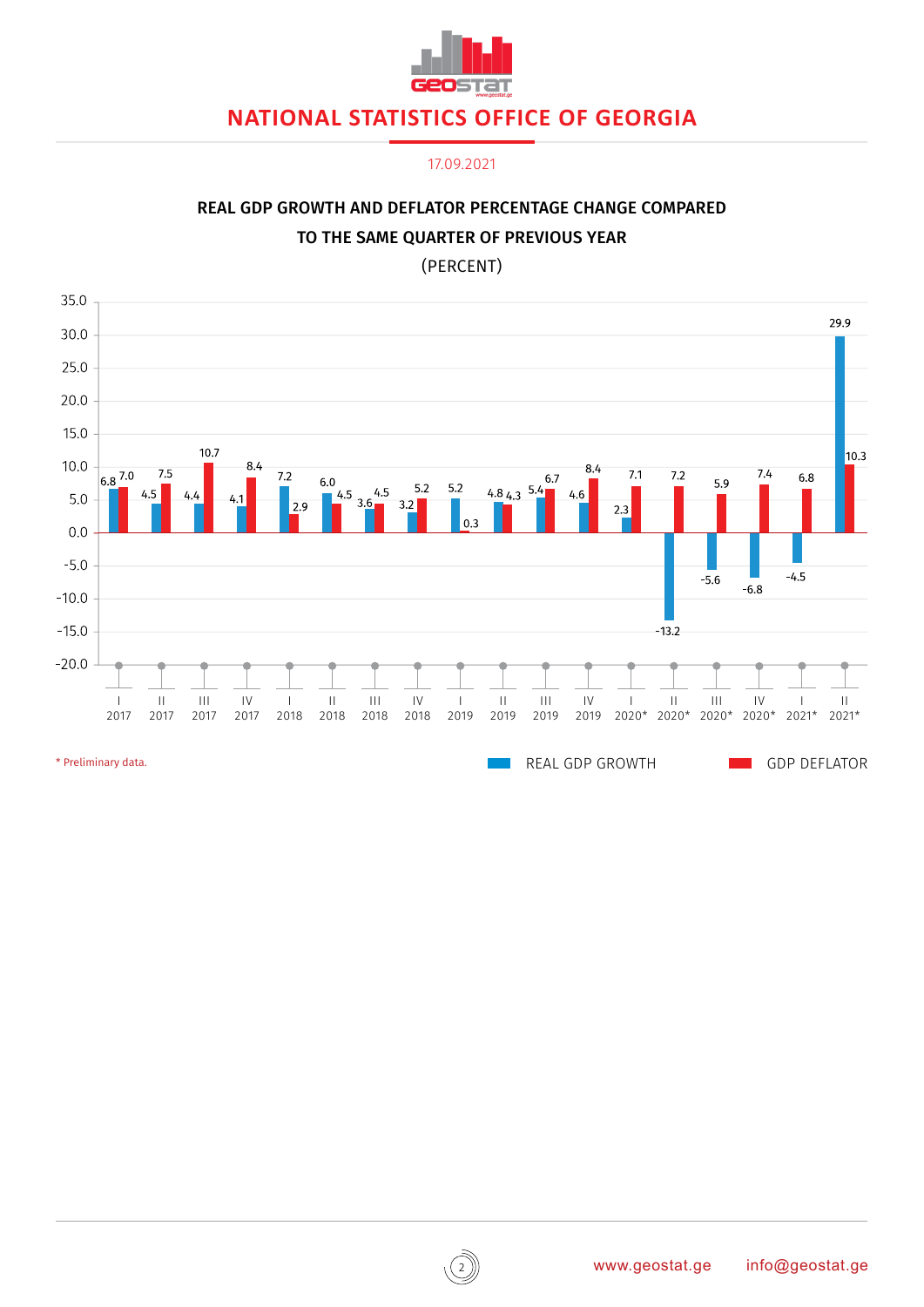

#### 17.09.2021

TABLE Nº2

#### GROSS DOMESTIC PRODUCT

(AT CURRENT PRICES, MIL. GEL)

| <b>ECONOMIC ACTIVITIES</b>                                                                                                   | Q2.2020*    | Q2. 2021*   |
|------------------------------------------------------------------------------------------------------------------------------|-------------|-------------|
| Agriculture forestry and fishing                                                                                             | 1 0 6 5 . 3 | 1 104.7     |
| Mining and quarrying                                                                                                         | 227.3       | 243.0       |
| Manufacturing                                                                                                                | 974.0       | 1 639.1     |
| Electricity gas steam and air conditioning supply                                                                            | 233.2       | 328.9       |
| Water supply; sewerage waste management and remediation activities                                                           | 70.1        | 108.3       |
| Construction                                                                                                                 | 687.2       | 1 2 1 7 . 8 |
| Wholesale and retail trade; repair of motor vehicles and motorcycles                                                         | 1 3 0 5 . 8 | 2 2 4 7 . 3 |
| Transportation and storage                                                                                                   | 596.6       | 883.9       |
| Accommodation and food service activities                                                                                    | 310.4       | 558.7       |
| Information and communication                                                                                                | 278.8       | 442.5       |
| Financial and insurance activities                                                                                           | 468.7       | 677.0       |
| Real estate activities                                                                                                       | 1 2 2 7 . 7 | 1 3 5 2 . 1 |
| Professional scientific and technical activities                                                                             | 212.6       | 276.7       |
| Administrative and support service activities                                                                                | 83.6        | 95.8        |
| Public administration and defence; compulsory social security                                                                | 772.2       | 812.9       |
| Education                                                                                                                    | 500.3       | 517.1       |
| Human health and social work activities                                                                                      | 490.3       | 716.3       |
| Arts entertainment and recreation                                                                                            | 288.5       | 758.5       |
| Other service activities                                                                                                     | 83.3        | 104.4       |
| Activities of households as employers; undifferentiated goods and servicies<br>producing activities of household for own use | 10.0        | 11.8        |
| <b>GDP AT BASIC PRICES</b>                                                                                                   | 9885.9      | 14 096.6    |
| Taxes on products                                                                                                            | 1 3 1 2 . 1 | 1911.9      |
| Subsidies on products                                                                                                        | 84.0        | 95.9        |
| <b>GDP AT MARKET PRICES</b>                                                                                                  | 11 114.0    | 15 912.7    |

\* Preliminary data.

Note: Individual figures may not sum up to the total due to rounding.

 $\mathbf{3}$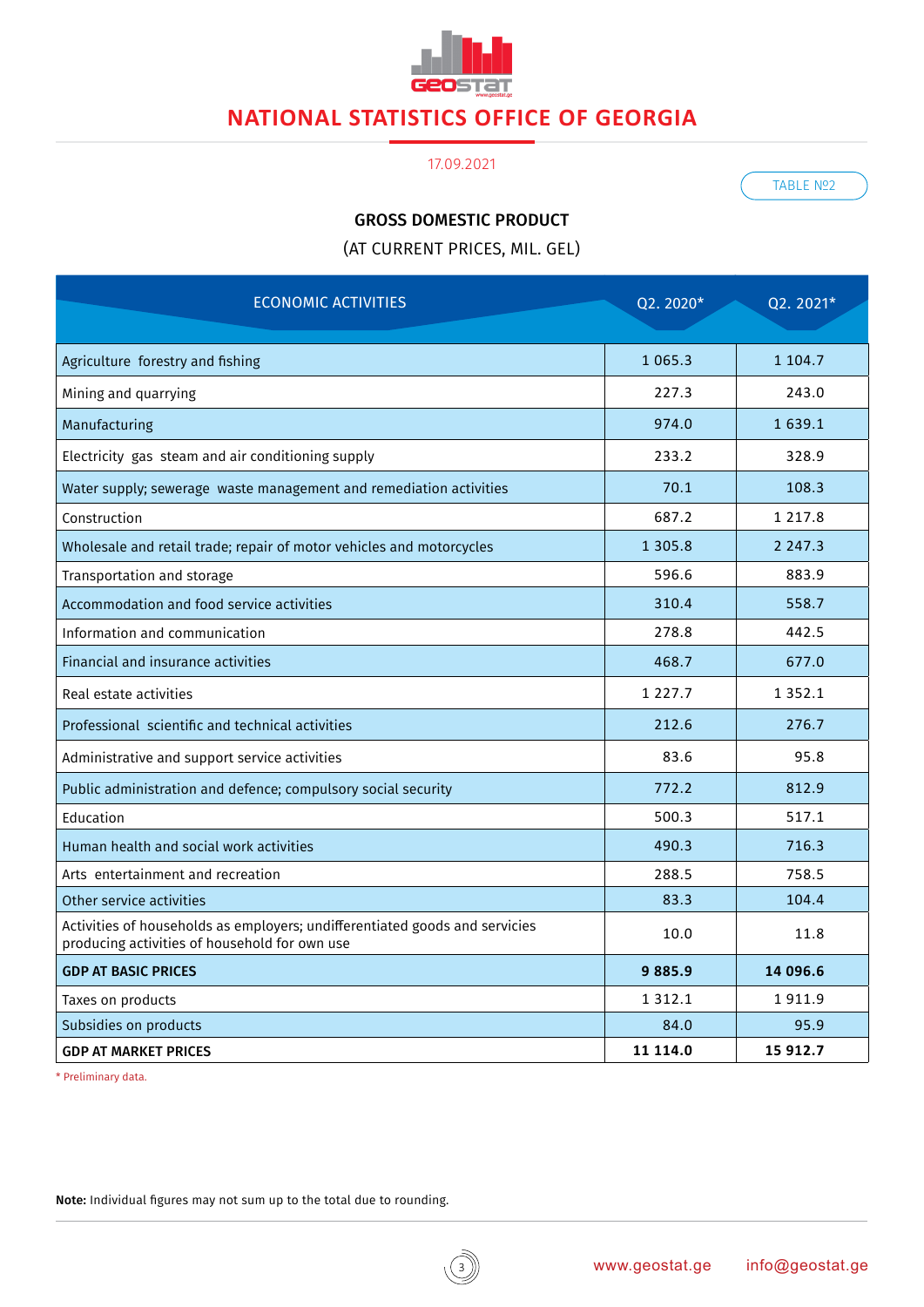

#### 17.09.2021

TABLE Nº3

### REAL GDP GROWTH RATES COMPARED TO THE SAME PERIOD OF THE PREVIOUS YEAR (PERCENT)

| <b>ECONOMIC ACTIVITIES</b>                                                                                                   | Q2.2020* | Q2. 2021* |
|------------------------------------------------------------------------------------------------------------------------------|----------|-----------|
| Agriculture, forestry and fishing                                                                                            | 4.7      | $-2.3$    |
| Mining and quarrying                                                                                                         | 8.8      | 12.3      |
| Manufacturing                                                                                                                | $-7.8$   | 42.3      |
| Electricity, gas, steam and air conditioning supply                                                                          | $-4.6$   | 17.1      |
| Water supply; sewerage, waste management and remediation activities                                                          | $-20.2$  | 49.8      |
| Construction                                                                                                                 | $-26.7$  | 36.9      |
| Wholesale and retail trade; repair of motor vehicles and motorcycles                                                         | $-18.8$  | 53.9      |
| Transportation and storage                                                                                                   | $-30.2$  | 47.0      |
| Accommodation and food service activities                                                                                    | $-35.7$  | 75.5      |
| Information and communication                                                                                                | $-14.1$  | 56.2      |
| Financial and insurance activities                                                                                           | $-14.9$  | 45.5      |
| Real estate activities                                                                                                       | $-2.8$   | 17.7      |
| Professional, scientific and technical activities                                                                            | $-26.3$  | 22.8      |
| Administrative and support service activities                                                                                | $-49.3$  | 9.4       |
| Public administration and defence; compulsory social security                                                                | $-0.2$   | 0.6       |
| Education                                                                                                                    | 3.8      | $-1.4$    |
| Human health and social work activities                                                                                      | 9.2      | 43.4      |
| Arts, entertainment and recreation                                                                                           | $-23.4$  | 133.6     |
| Other service activities                                                                                                     | $-4.8$   | 16.2      |
| Activities of households as employers; undifferentiated goods and servicies<br>producing activities of household for own use | $-18.1$  | 16.2      |
| <b>GDP AT BASIC PRICES</b>                                                                                                   | $-12.2$  | 32.5      |
| Taxes on products                                                                                                            | $-19.3$  | 8.1       |
| Subsidies on products                                                                                                        | 8.0      | 5.0       |
| <b>GDP AT MARKET PRICES</b>                                                                                                  | $-13.2$  | 29.9      |
| GDP deflator percentage change                                                                                               | 7.2      | 10.3      |

4

\* Preliminary data.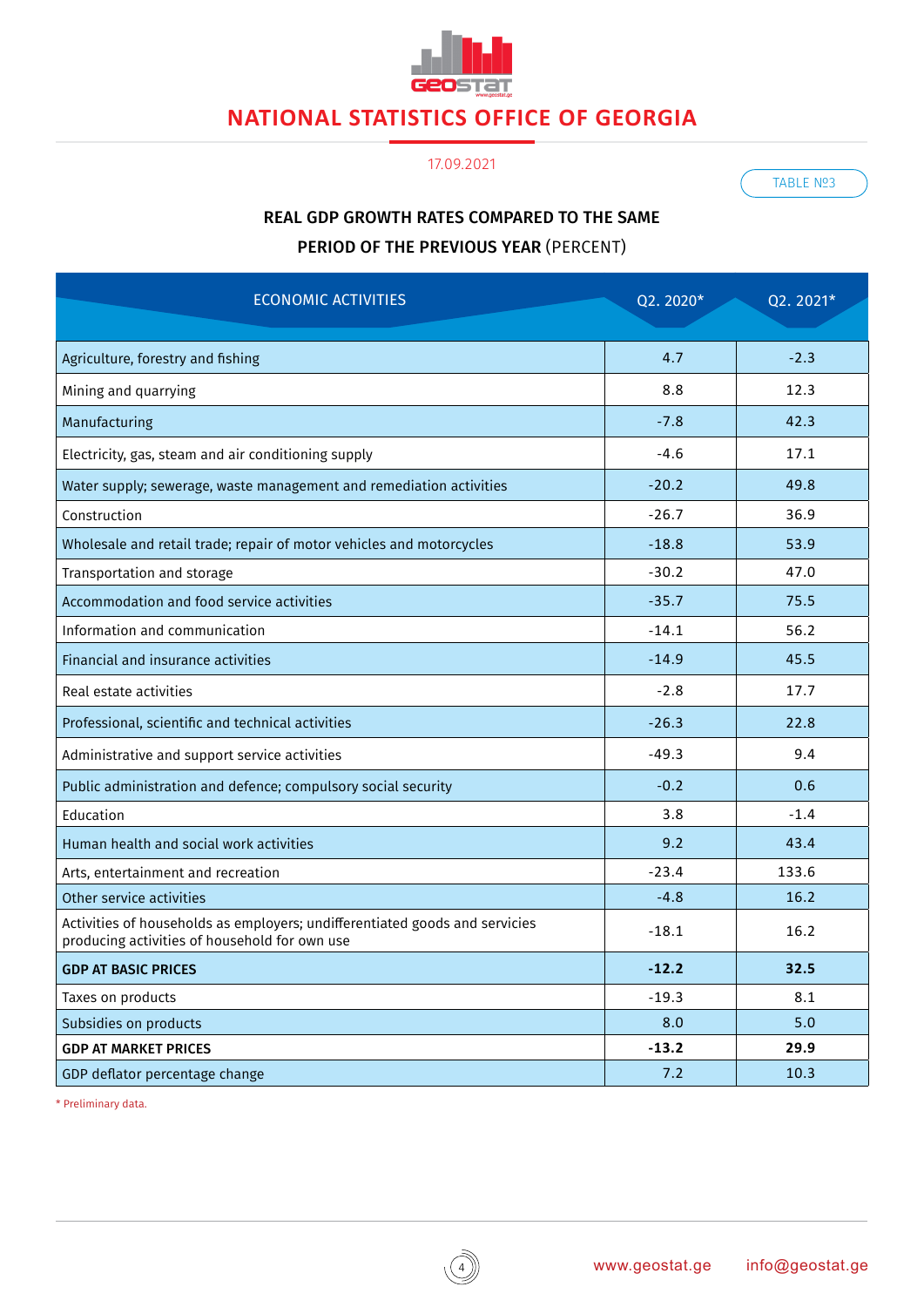

#### 17.09.2021

Significant contributions to the real GDP growth in Q2 2021 is related to increase in the valueadded of the following activities: Wholesale and retail trade (53.9 percent), Manufacturing (42.3 percent), Arts, entertainment and recreation (133.6 percent), Transportation and storage (47.0 percent), Construction (27.3 percent), Accommodation and food service activities (75.5 percent), Financial and insurance activities (45.5 percent).

 Decrease was registered in the real value added of Agriculture, forestry and fishing (-2.3 percent), and Education (-1.4 percent).



 GDP STRUCTURE IN Q2 2021\*

\* Preliminary data.

5